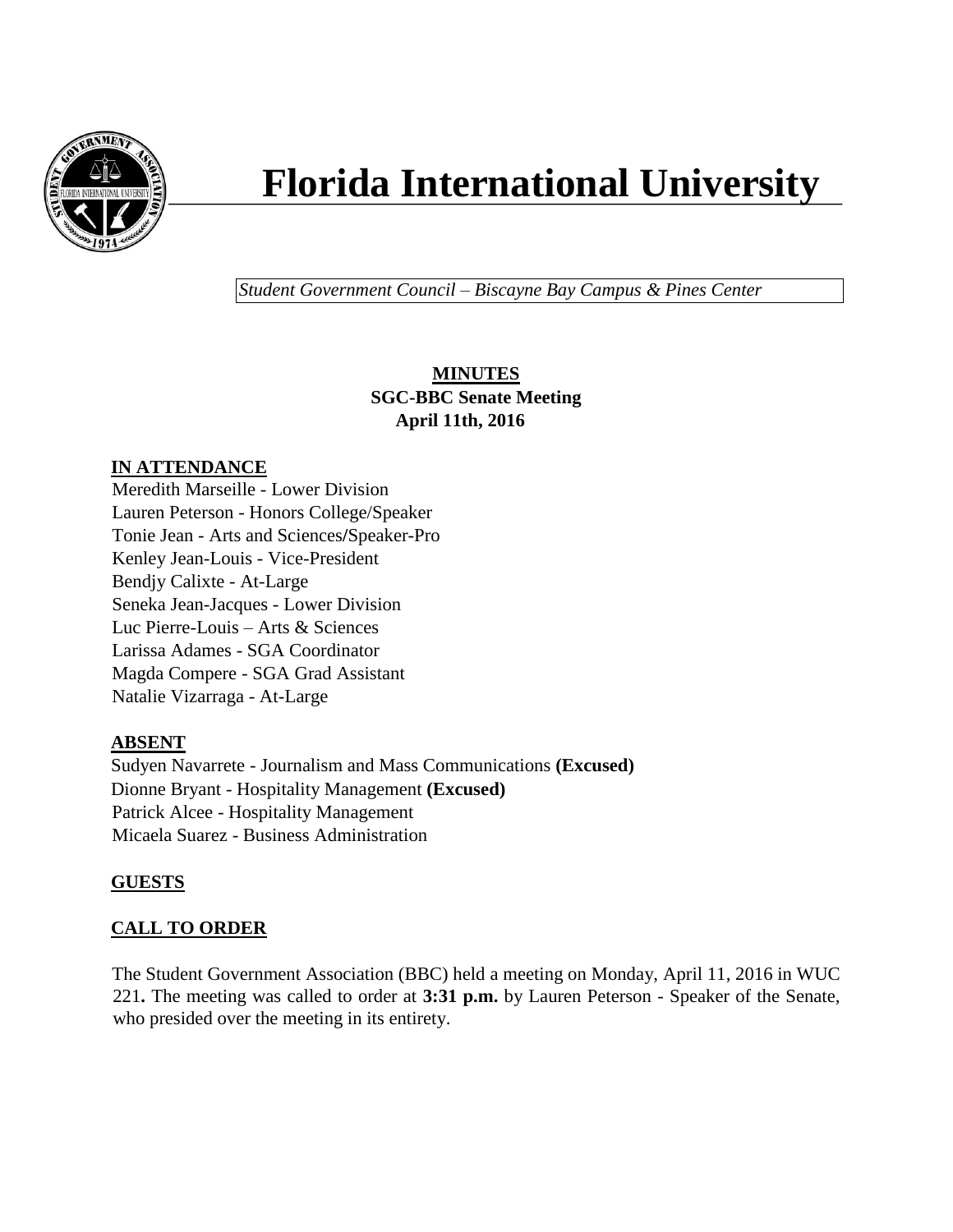## **Minutes Approval**

Speaker Peterson entertain a motion to approve old meeting minutes of April 4th

Senator Vizarraga moved to approve the minute meeting from the April 4th. Senator Pierre-Louis seconded the motion.

By a unanimous decision, the motion passed and the minutes were approved.

## **SPEAKER REPORT**

- Speaker Peterson said that everyone should have their shirts and be on time.
- Speaker Peterson said their going to be vetoing an amendment.

## **VICE-PRESIDENT'S REPORT**

- Vice President Jean-Louis said that some inputs are needed for the  $1<sup>st</sup>$  floor of the library.
- Vice President Jean-Louis said that class survey is going well.

## **SPEAKER-PRO REPORT**

• No Report

## **FINANCE REPORT**

- Senator Marseille said that April  $8<sup>th</sup>$  was the deadline of Fund Requests.
- Senator Marseille said that there were no request made.
- Senator Marseille said that she will be presenting the appropriation to be amended.

#### **STUDENT ADVOCACY REPORT**

- Senator Pierre-Louis said that he will be focusing on Food Truck Madness to it better.
- Senator Pierre-Louis said that he will try to send alerts through text messaging.
- Senator Pierre-Louis said he might change the day of the event.
- Senator Pierre-Louis said he will cancel the Student Advocacy meeting.

## **INTERNAL AFFAIRS CHAIR REPORT**

• No Report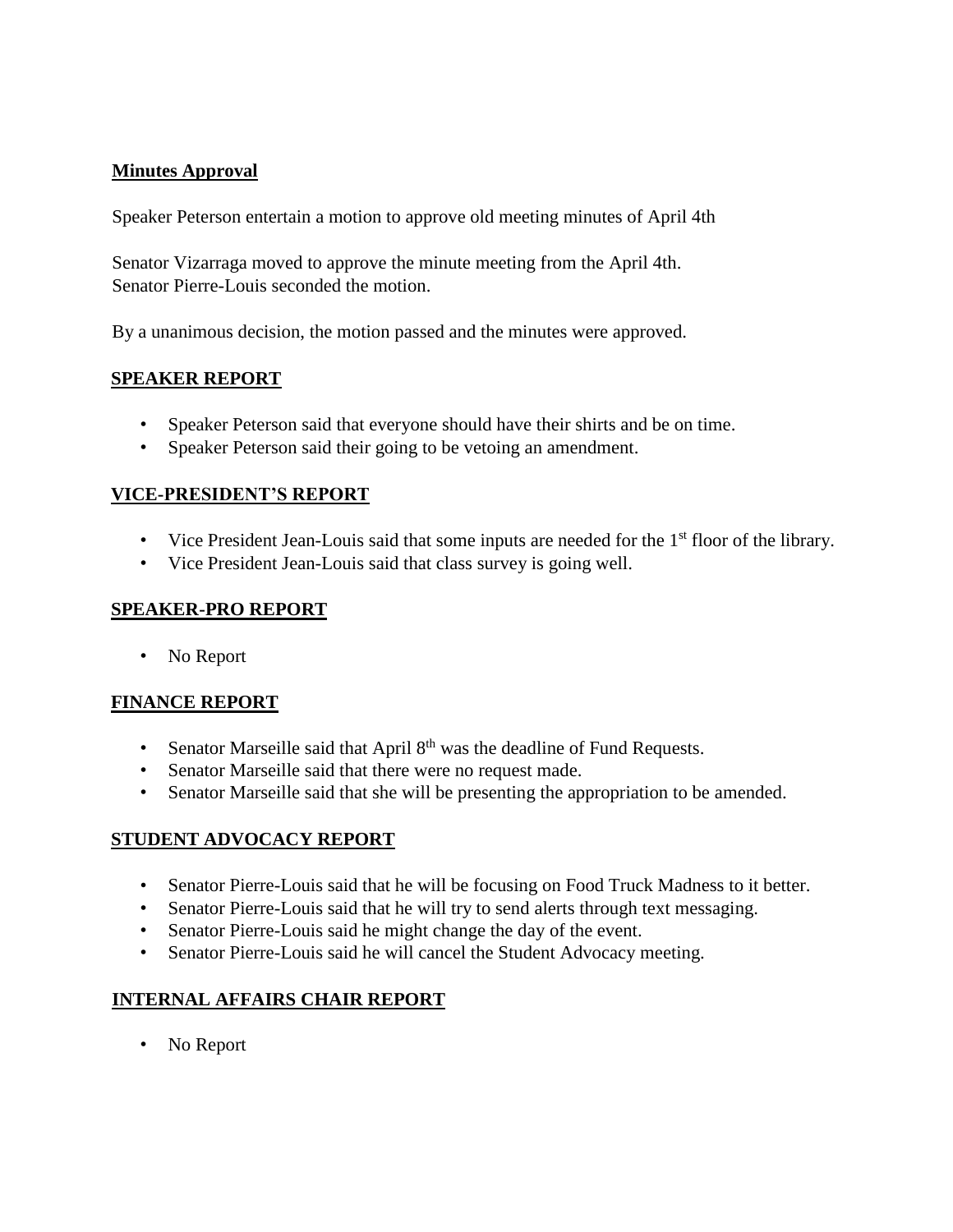## **OPERATIONAL REVIEW REPORT**

Senator Calixte said that he review the File for Funds.

# **ADVISOR REPORT**

- Ms. Adames said that there will be no General Meeting til April  $27<sup>th</sup>$ .
- Ms.Adames said that the composite photos will be from 12:30 to 3:30.
- Ms.Adames said that Roberto will be taking group pictures along with other organizations.
- Ms. Adames said that elections will be all day April  $19<sup>th</sup>$  and  $20<sup>th</sup>$ .
- Ms. Adames said that there will be a Hospital boat mixer on April 28<sup>th</sup>.
- Ms.Adames said that to do the mock election to test the system.
- Ms.Adames said that to RSVP for the Banquet which the theme is "Under the sea".

# **NEW BUSINESS**

# **A. Appropriation Presentation – Ms.Marseille**

• Senator Marsielle presented an appropriation of allocating \$868 dollars to the Academic/Quiz Bowl Committee as a one-time allocation to fund for the 2016 Academic/Quiz Bowl for book stipends for the winning four members.

Speaker-Pro Jean moved to bybass the second reading. Senator Pierre Louis seconded the motion.

By a unanimous decision, the motion passed and the second reading were bypassed.

Speaker Peterson entertained a motion to approve the appropriation.

Senator Marsielle moved to approve the appropriations. Senator Bryant seconded the motion.

By a vote of  $6/0/1$ , the motion passed and the appropriations were approved.

# **B. Senate Bill – Ms.Vizarraga**

• Senator Vizarraga presented the bill to Change the members of the SGA-BBC Finance Committee, excluding the Chairperson, to the correct number of four members.